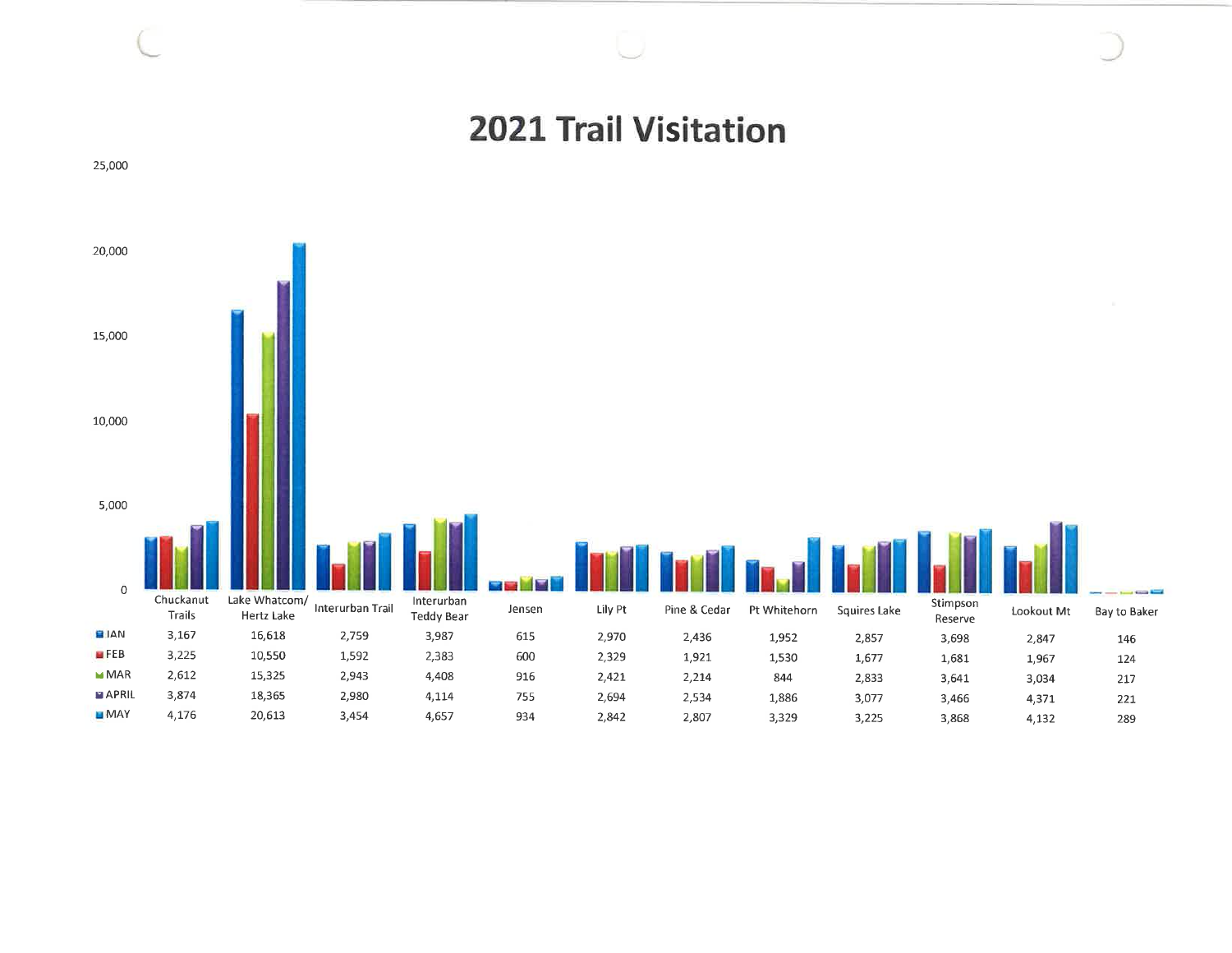## **2021 Park Visitation**



## 60,000